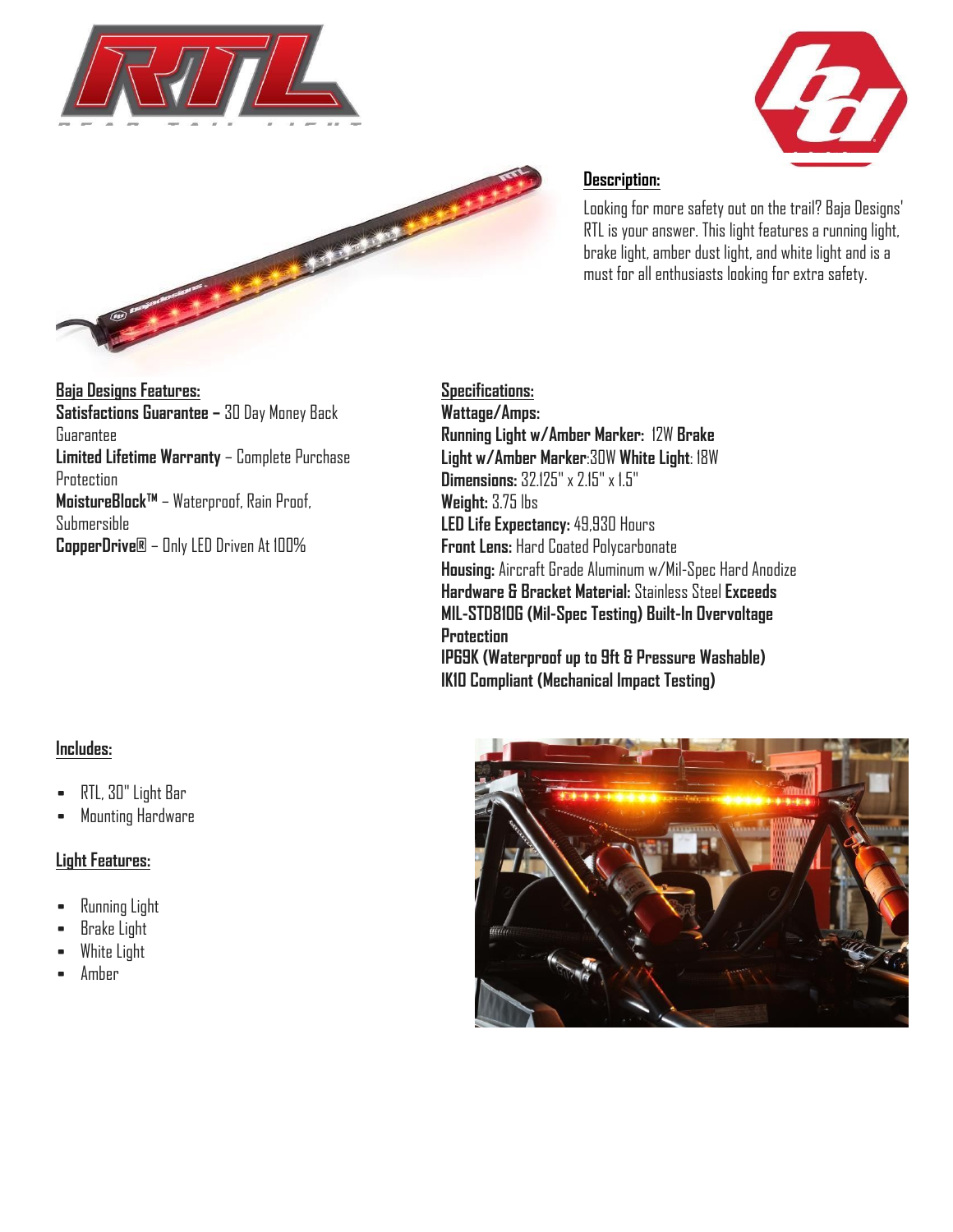





#### **Description:**

The RTL-S comes with integrated flashing amber turn signals for higher visibility and performance off-road. Also featuring

a running light, brake light, and white work/cargo light, this bar is a must for all enthusiasts looking for extra safety.

# **Baja Designs Features: Satisfactions Guarantee –** 30 Day Money Back Guarantee **Limited Lifetime Warranty** – Complete Purchase Protection **MoistureBlock™** – Waterproof, Rain Proof, Submersible **CopperDrive®** – Only LED Driven At 100%

# **Specifications:**

**Wattage/Amps: Amber Turn Signal (each):** 5W / 0.36 amps **Running Light:** 1.1W / 0.8 amps **Brake Light**: 20W/ 1.45 amps **White Light**: 18W/ 1.30 amps **Dimensions:** 32.125" x 2.15" x 1.5" **Weight:**  3.75 lbs **LED Life Expectancy:** 49,930 Hours **Front Lens:** Hard Coated Polycarbonate **Housing:** Aircraft Grade Aluminum w/Mil-Spec Hard Anodize **Hardware & Bracket Material:** Stainless Steel **Exceeds MIL-STD810G (Mil-Spec Testing) Built-In Overvoltage Protection IP69K (Waterproof up to 9ft & Pressure Washable) IK10 Compliant (Mechanical Impact Testing)**

## **Includes:**

- RTL-S, 30" Light Bar
- Mounting Hardware

#### **Light Features:**

- Flashing Amber Turn Signals
- Running Light
- Brake Light
- White Light

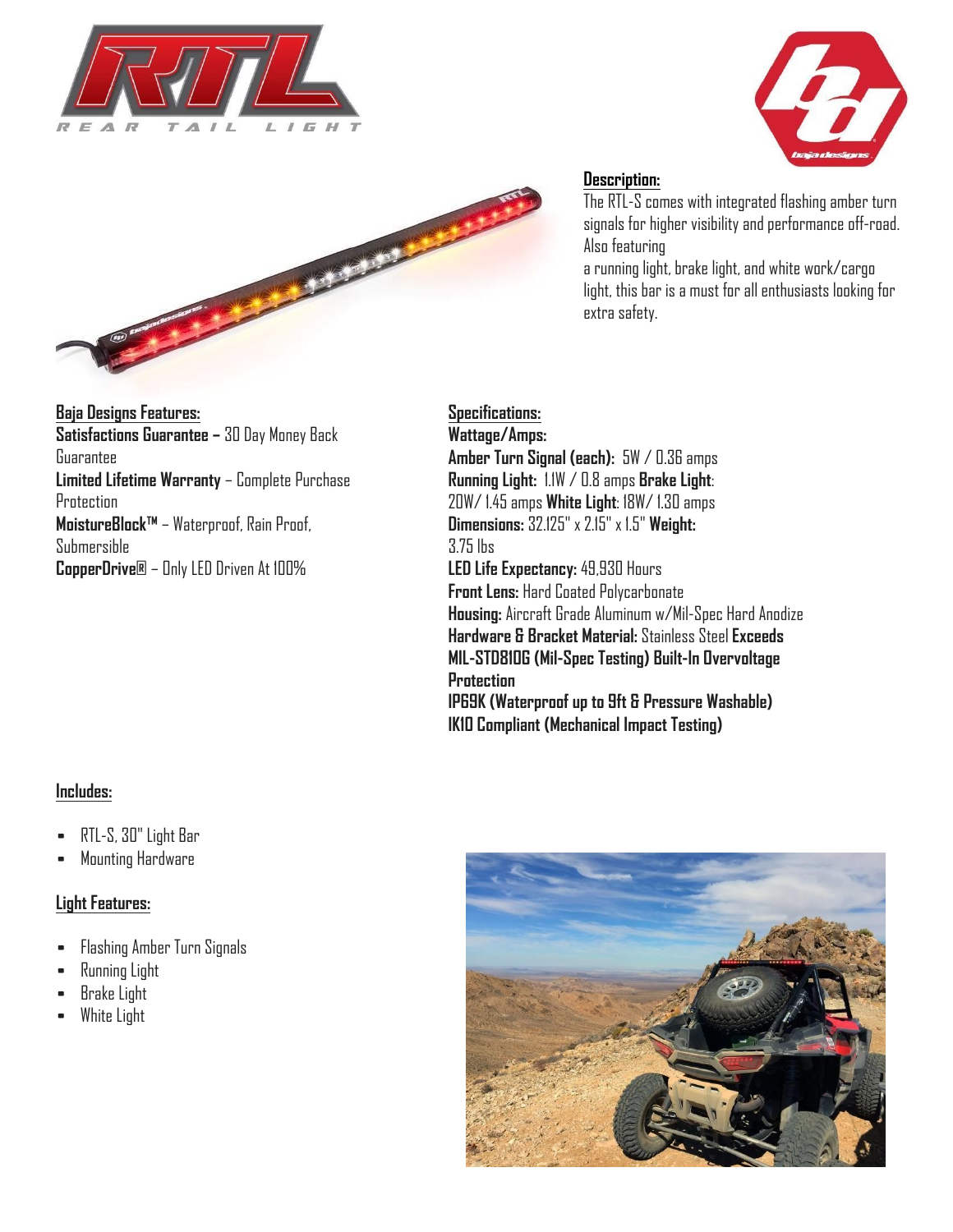





**Baja Designs Features: Satisfactions Guarantee –** 30 Day Money Back Guarantee **Limited Lifetime Warranty** – Complete Purchase Protection **MoistureBlock™** – Waterproof, Rain Proof, Submersible **CopperDrive®** – Only LED Driven At 100%

### **Description:**

Looking for more safety out on the race course? Baja Designs' RTL-B is your answer. This light features race legal rear taillight specifications and is a must for all drivers looking for that reassurance of being seen when leading the pack.

# **Specifications:**

**Wattage/Amps: Running Light with Flashing Amber and Solid Amber:** 10W **Brake Light w/Flashing Amber and Solid Amber**:28W **Blue Safety Marker**: 19W **Dimensions:**  32.125" x 2.15" x 1.5" **Weight:** 3.75 lbs **LED Life Expectancy:** 49,930 Hours **Front Lens:** Hard Coated Polycarbonate **Housing:** Aircraft Grade Aluminum w/Mil-Spec Hard Anodize **Hardware & Bracket Material:** Stainless Steel **Exceeds MIL-STD810G (Mil-Spec Testing) Built-In Overvoltage Protection IP69K (Waterproof up to 9ft & Pressure Washable) IK10 Compliant (Mechanical Impact Testing)**

## **Includes:**

- RTL-B, 30" Light Bar
- Mounting Hardware

## **Lighting Features:**

- Running Light
- Brake Light
- Blue Safety Light (Designated for slow moving)

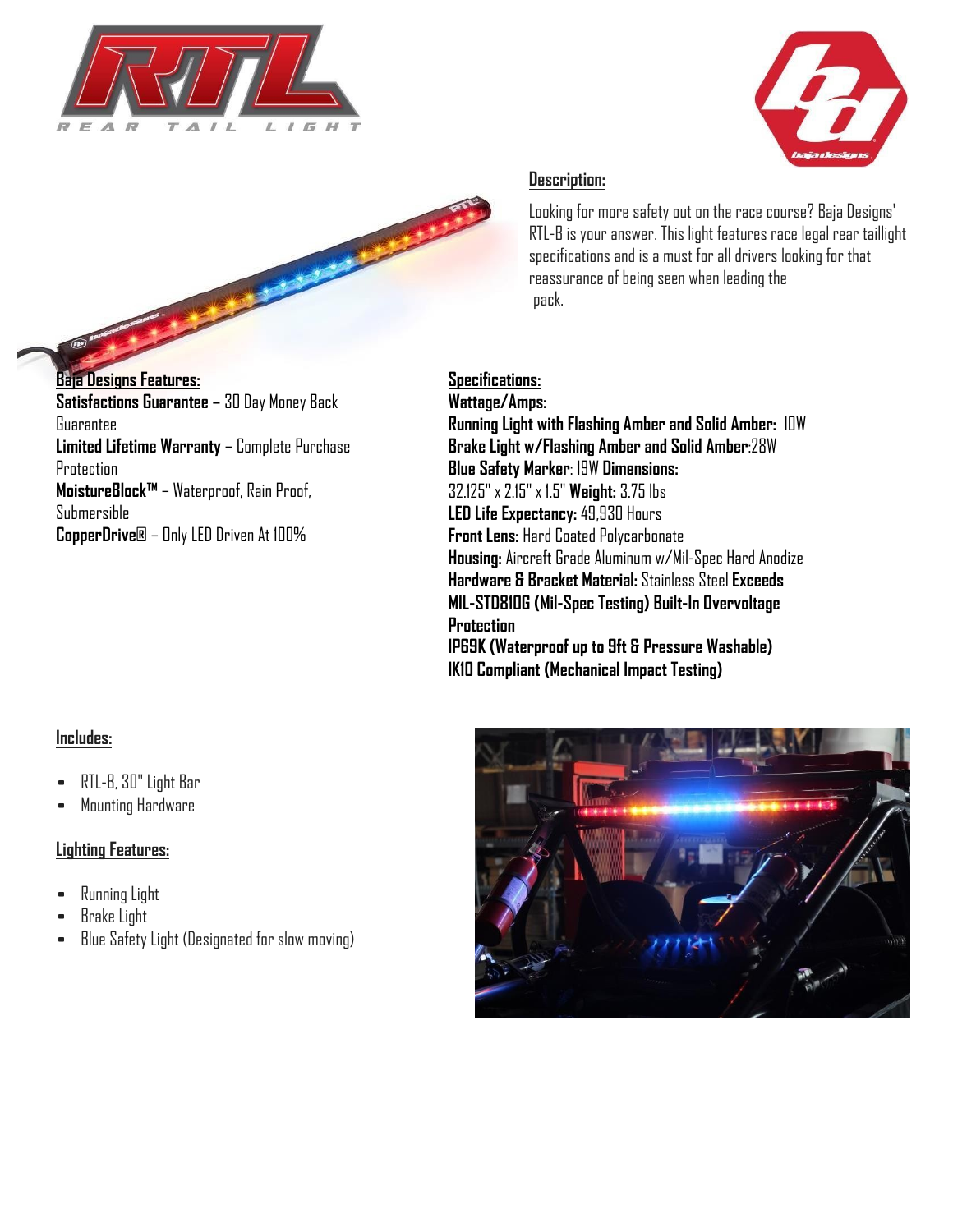

#### **Description:**

Looking for more safety out on the race course? Baja Designs' RTL-G is your answer. This light features race legal rear taillight specifications and is a must for all drivers looking for that reassurance of being seen when leading the pack.

**Baja Designs Features: Satisfactions Guarantee –** 30 Day Money Back Guarantee **Limited Lifetime Warranty** – Complete Purchase **Protection MoistureBlock™** – Waterproof, Rain Proof, Submersible **CopperDrive®** – Only LED Driven At 100%

**Specifications: Wattage/Amps: Running Light with Flashing Amber and Solid Amber:** 10W **Brake Light w/Flashing Amber and Solid Amber**:28W **Green Safety Marker**: 19W **Dimensions:**  32.125" x 2.15" x 1.5" **Weight:** 3.75 lbs **LED Life Expectancy:** 49,930 Hours **Front Lens:** Hard Coated Polycarbonate **Housing:** Aircraft Grade Aluminum w/Mil-Spec Hard Anodize **Hardware & Bracket Material:** Stainless Steel **Exceeds MIL-STD810G (Mil-Spec Testing) Built-In Overvoltage Protection IP69K (Waterproof up to 9ft & Pressure Washable) IK10 Compliant (Mechanical Impact Testing)**

#### **Includes:**

- RTL-G, 30" Light Bar
- Mounting Hardware

#### **Lighting Features:**

- Running Light
- Brake Light
- Green Safety Light (Designated for slow moving)
- Flashing Amber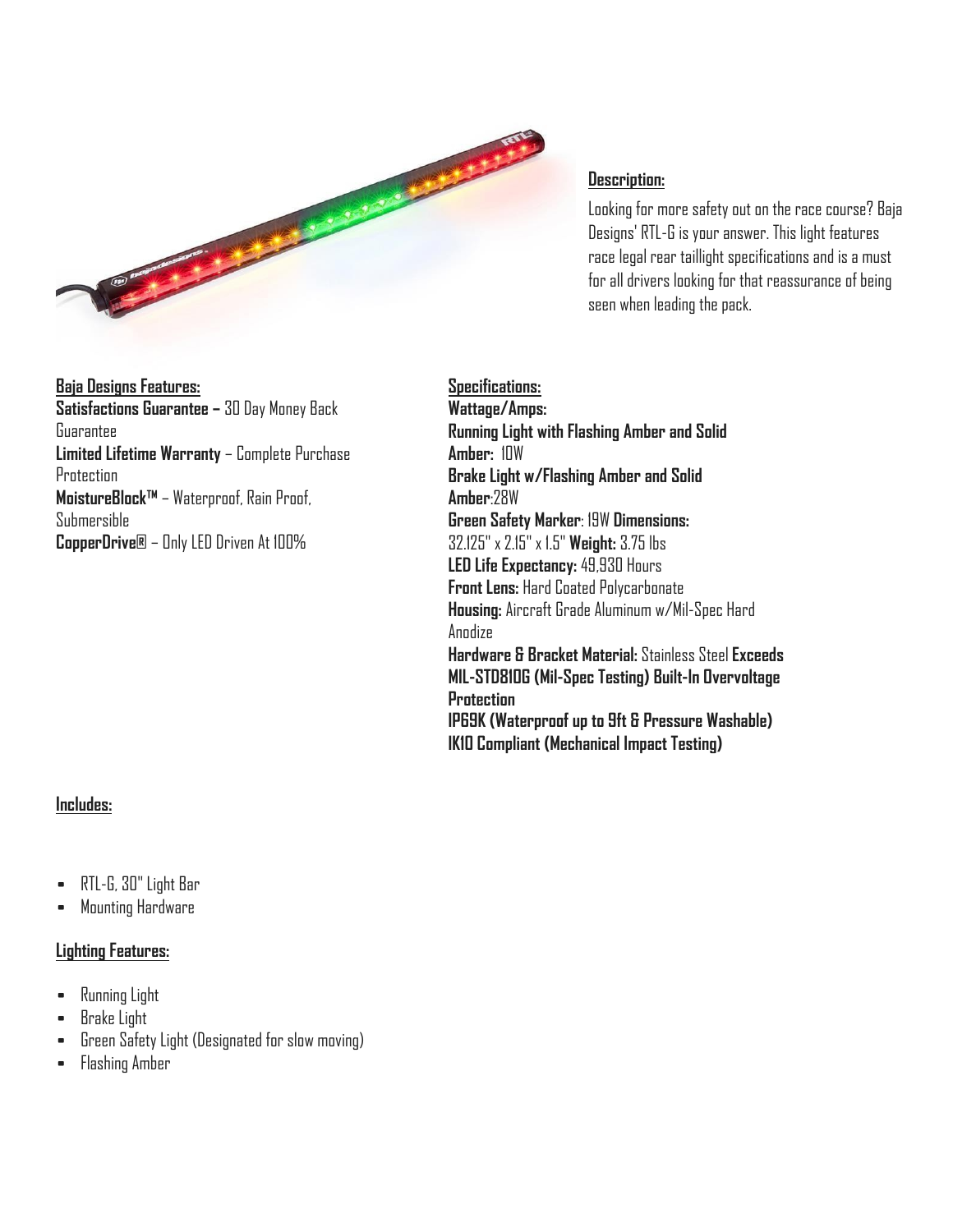

RTL-M, Rear Tail Light – Mini, is a miniature version of our existing RTL. At a compact 6-inches this light bar will be exceptionally useful on vehicles where space is limited like Jeeps, motorcycles UTVs or ATVs. We are very excited to bring a new lighting solution to the powersports industry, and look forward to seeing how else the light is utilized.

The RTL-M includes five red LEDs which function as the running and brake lights, a pair of central white LEDs with flood reflectors for area lighting, and a downward facing white LED for license plate illumination.

**Baja Designs Features: Satisfactions Guarantee –** 30 Day Money Back Guarantee **Limited Lifetime Warranty** – Complete Purchase **Protection MoistureBlock™** – Waterproof, Rain Proof, Submersible **CopperDrive®** – Only LED Driven At 100%



## **Includes:**

 RTL-M, 6" Light Bar Mounting Hardware **Specifications: Wattage/Amps: Taillight:** 0.75W **License Plate Light**: 2W **Brake Light**: 5.5W **Cargo Light**: 8.5W, 312 Lumens **Dimensions:** 6.69" x 1.56" x 2.5" **Weight:**  1.1 lbs **LED Life Expectancy:** 49,930 Hours **STANDARDS OF COMPLIANCE Hardware & Bracket Material:** Stainless Steel **Exceeds MIL-STD810G (Mil-Spec Testing) Built-In Overvoltage Protection IP69K (Waterproof up to 9ft & Pressure Washable) IK10 Compliant (Mechanical Impact Testing) Salt Spray Certified**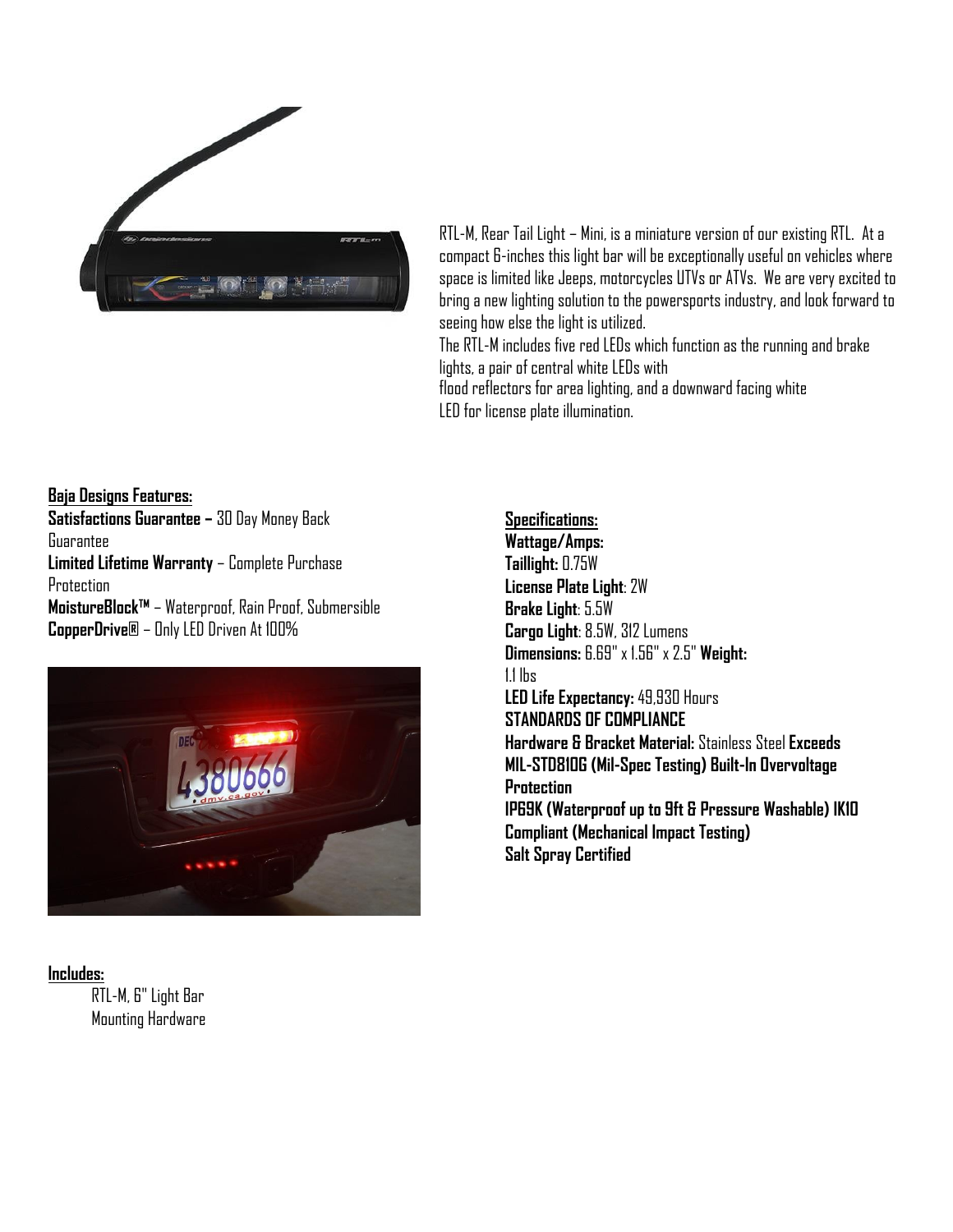



# **\*Available without License Plate Light\***

| Part Number | <b>Description</b>                  | <b>Size</b>                        |
|-------------|-------------------------------------|------------------------------------|
| 100601      | RTL-M, 6" Light Bar                 | $6.69" \times 1.56" \times 2.5"$   |
| 100602      | RTL-M, 6" Light Bar, No Plate Light | $6.69" \times 1.56" \times 2.5"$   |
| 103001      | RTL-B, 30" Light Bar                | $32.125" \times 2.15" \times 1.5"$ |
| 103002      | RTL, 30" Light Bar                  | 32.125" x 2.15" x 1.5"             |
| 103003      | RTL-G, 30" Light Bar                | 32.125" x 2.15" x 1.5"             |
| 103004      | RTL-S, 30" Light Bar                | 32.125" x 2.15" x 1.5"             |



ALTERNATE MOUNTING RAIL



NOTE: MOUNTING HARDWARE CAN BE MOVED TO DESIRED POSITION WITHIN 31.13" SPAN

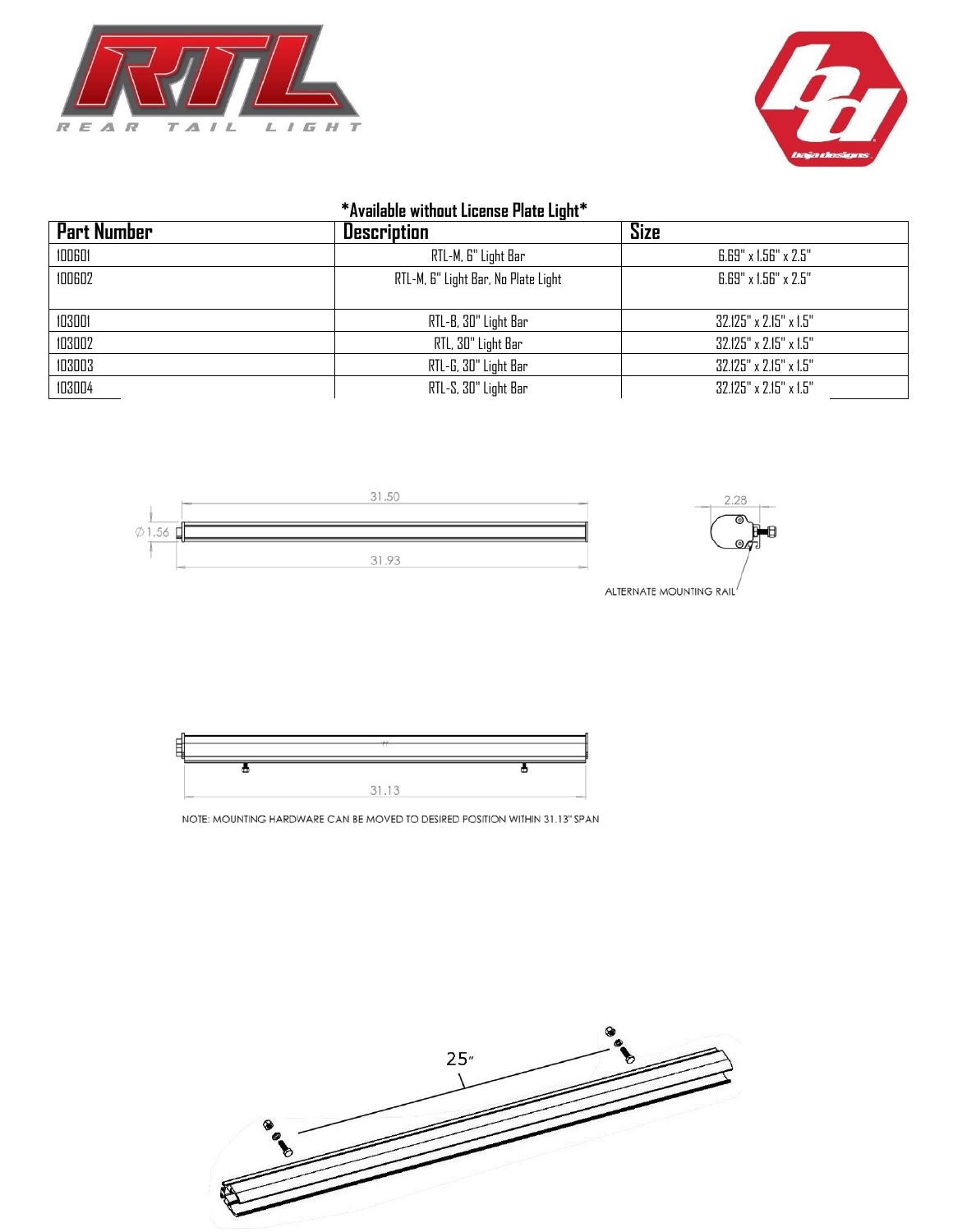









NOTE: MOUNTING HARDWARE CAN BE MOVED TO DESIRED POSITION WITHIN 6.29" SPAN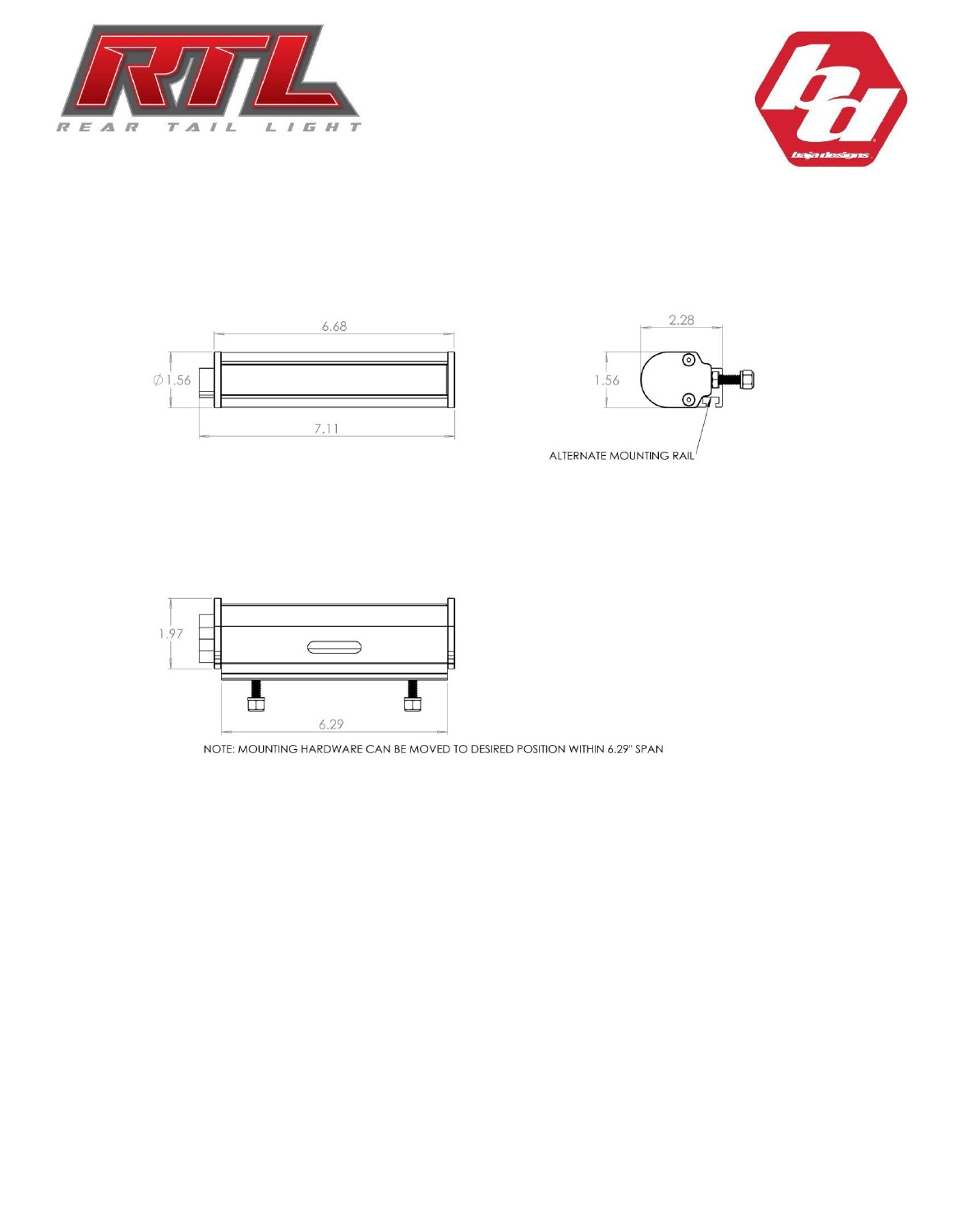



# **LIMITED LIFETIME WARRANTY**

Baja Designs proudly offers a LIFETIME WARRANTY against manufacturer's defect on all of the products that we manufacture. These are comprehensive warranties; other than the exclusions below – you're covered. If your LED or HID bulb burns out, you're covered. Additionally, cutting off our connector or changing your lenses does not automatically void your warranty.

#### **Exclusions:**

Installation errors, abuse, misuse or crash damage. You must be the original owner of the product and can supply proof of purchase.

Baja Designs manufactures its own products as well as resells products manufactured by others. Baja Designs makes no express or implied warranties on products not manufactured by Baja Designs including without limitation any warranties or merchantability and fitness for a particular purpose. We will however, pass on all warranties made by the manufacturer, who has sole responsibility for performing such warranties.

Baja Designs will pay the freight if your product is less than 90 days old, otherwise defective products must be returned to Baja Designs, Inc., freight prepaid. At our option, we will repair or replace items in question and return them at no charge. If the identical product is no longer available we will replace with a similar product of equal value. Baja Designs Inc. will not be responsible for any indirect or consequential damages in connection with defective merchandise.

Items purchased through a Baja Designs authorized dealer must be returned through the dealer. Only available on LED auxiliary lights and product must be in sellable condition at MSRP. Product that has been damaged in any way after the original purchase date will be excluded from this guarantee

## **Indemnification:**

Buyer hereby acknowledges off-roading, racing and driving at night are dangerous activities and that the products and/or supplies purchased from Baja Designs are used in an inherently dangerous activity that may endanger life and limb; and in no event shall the seller, or seller's heirs and assigns, be held liable for consequential damages, nor shall seller's liability on any claim for damages arising out of or connected with the sale, delivery, or use of purchased products and/or supplies exceed the purchase price of the products and/or supplies.

# **RTL Series Mounting Instructions**

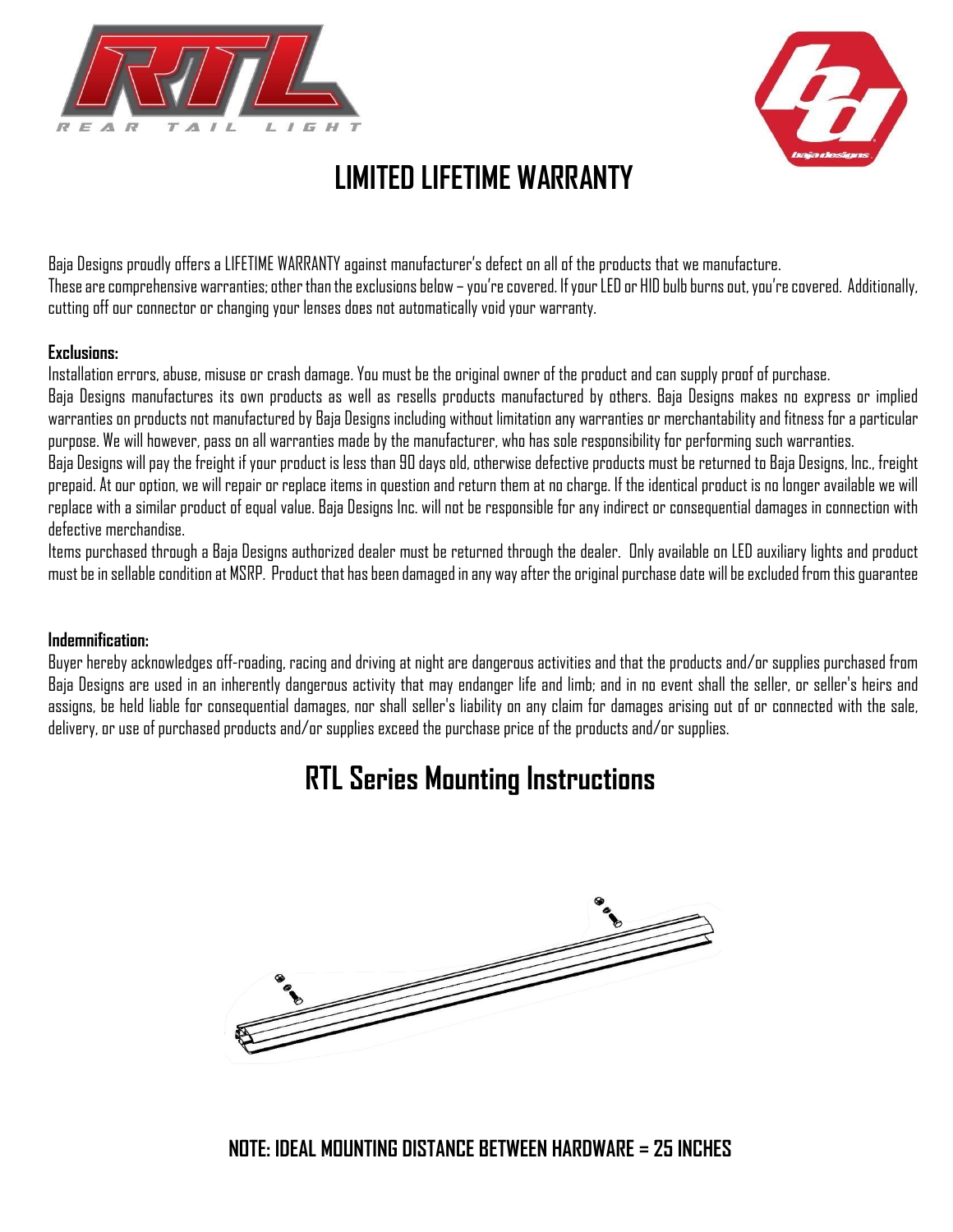



**The RTL housing is equipped with a universal mounting system which allows it to be mounted both off the back of the housing, as well as the bottom. This allows for a variety of mounting options regardless of the size, spacing, or orientation of you mounting surfaces.** 

1) Begin by locating the ¼"-20 hardware in the provided hardware pack, and place the heads of the two bolts in the desired track of the housing.

2) Mount the bar to either a vertical or horizontal surface or mount, using the provided washers and nyloc nuts.

3) Tighten the nyloc nuts to the point where the RTL is unable to move left or right.

# **RTL Series Wiring Instructions**

# **RTL / RTL-M Wiring Instructions**

| <b>Black</b> | Ground                    |
|--------------|---------------------------|
| Red          | Amber /<br><b>Running</b> |
| Yellow       | Amber /<br><b>Brake</b>   |
| Blue         | <b>White Light</b>        |

o The RTL is able to run at 9-36 Volts

o Red, yellow, and blue function off positive current

o Yellow(brake) will only function is Red(running) is receiving power

 $\circ$  In order to run the white light, it is recommended you put it on a switch

# **RTL-B / RTL-G Wiring Instructions**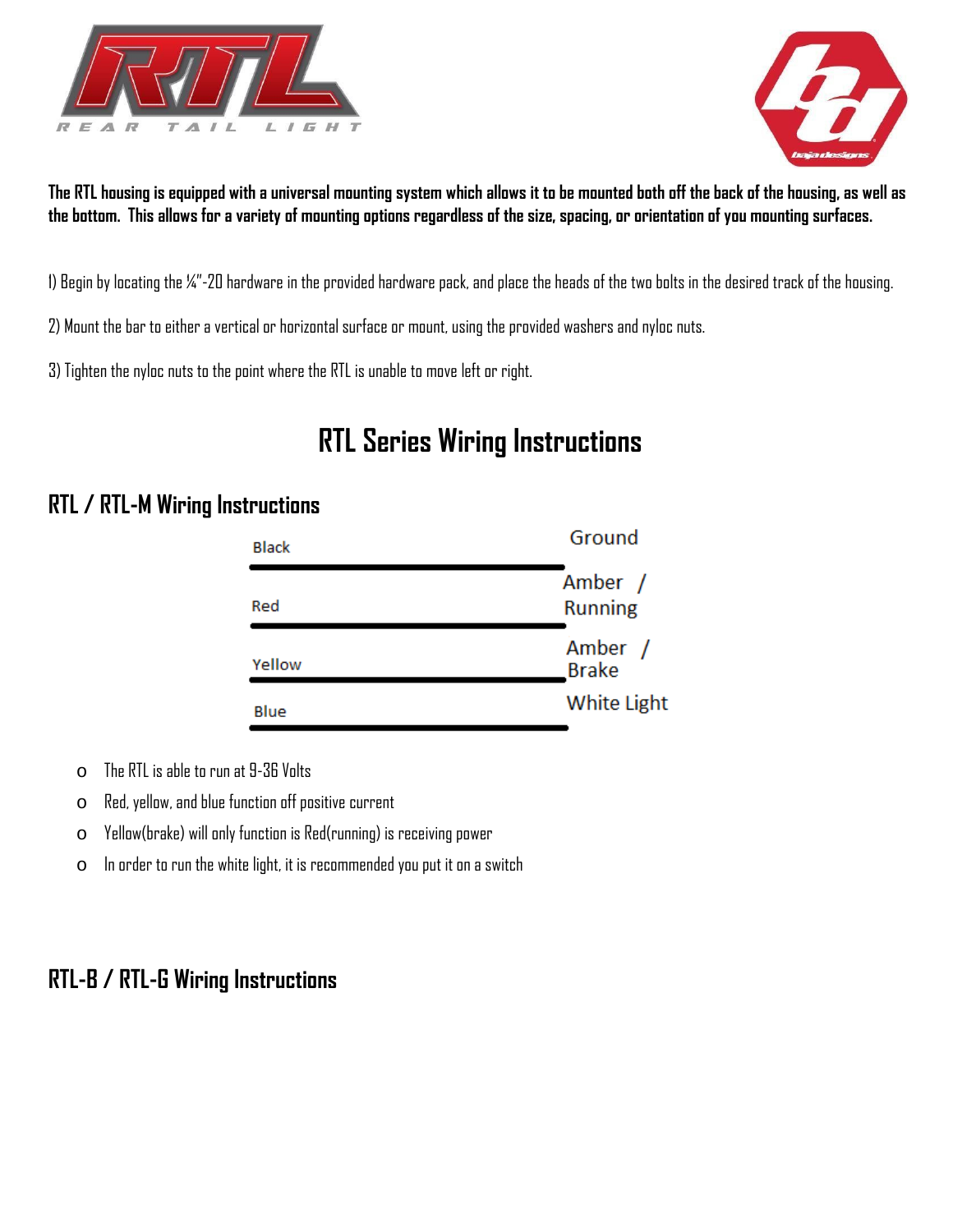



| Ground               |
|----------------------|
| Static Amber/        |
| <b>Running</b>       |
| Static Amber/        |
| <b>Brake</b>         |
| <b>Blue Lighting</b> |
|                      |

- o The RTL-B/G can run at 9-36 Volts
- o Red, yellow, and blue function off positive current
- o Yellow(brake) will only function when Red(running) is receiving power

# **RTL-S Wiring Instructions**

# **4-Wire Side of Light**

| Ground             |
|--------------------|
| <b>Running</b>     |
| <b>Brake</b>       |
| <b>White Light</b> |
|                    |

- o The RTL-S can run at 9-36 Volts
- o Red, yellow, and blue function off positive current
- o Yellow(brake) will only function when Red(running) is receiving power
- o In order to run the white light, it is recommended you put it on a switch

# **2-Wire Side of Light**